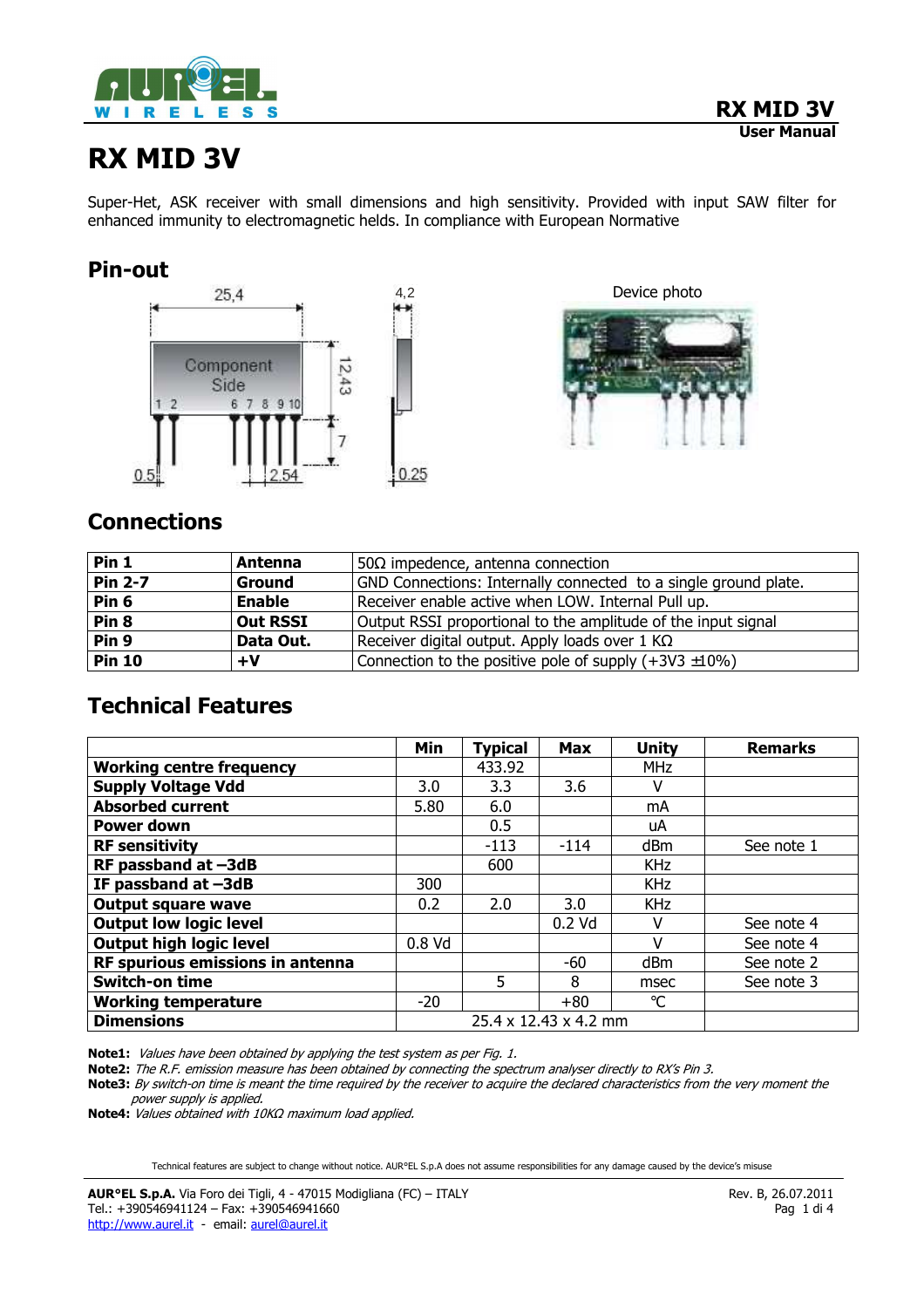

 **User Manual** The declared technical features have been obtained by applying the following test system:



**Fig. 1** – Measurement of sensitivity.

# **Enable pin**

Pin 6 is used to set the receiver in power down mode, this allows a lower current consumption when the RF signal is not received. Typical current consumption in power-down mode is 0.5 uA.

Timing needed to have a correct signal reception, once out from the power down mode, is 5mS; while if device is powered for a first time, switch-on time is 50mS.

The module is on when enable pin is connected to GROUND, it's sufficient do not connect it to set the power-down mode.

### **Device usage**

In order to obtain the performances described in the technical specifications and to comply with the operating conditions which characterize the Certification, the receiver has to be fitted on a printed circuit, considering what follows:

# **3,3 Vdc supply:**

- 1. The receiver must be supplied by a very low voltage source, safety protected against short circuits.
- 2. Maximum voltage variations allowed:  $\pm$  0,30 V.
- 3. De-coupling, next to the receiver, by means of a minimum 100.000 pF ceramic capacitor.

# **Ground:**

- 1. It must surround at the best the welding area of the receiver. The circuit must be double layer, with throughout vias to the ground planes, approximately each 15 mm.
- 2. It must be properly dimensioned, specially in the antenna connection area, in case a radiating whip antenna is fitted, in it (an area of approximately 50 mm radius is suggested).



**Fig.2** - Suggested lay-out for the device correct usage**.**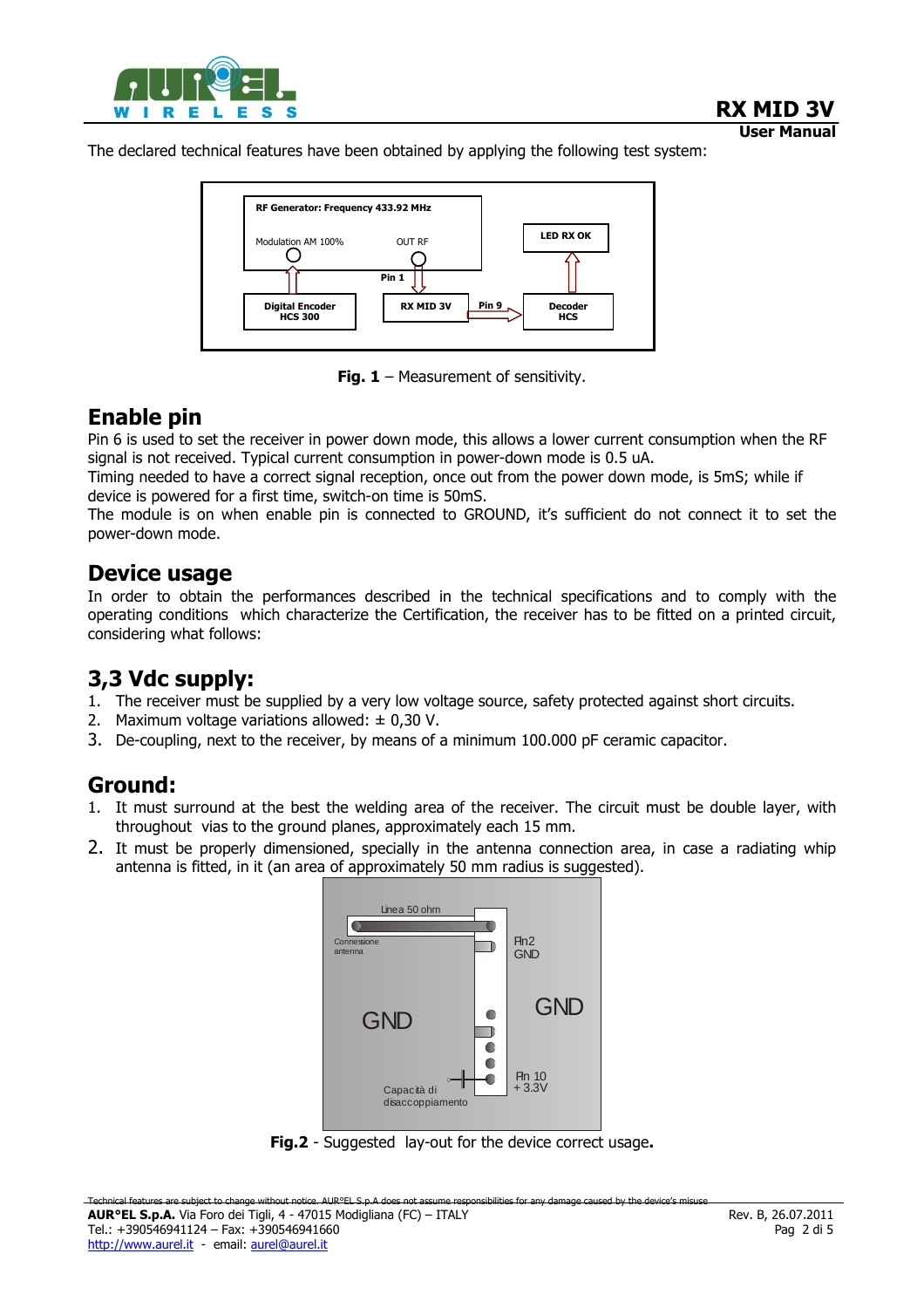

#### **50 Ohm line:**

- 1. It must be the shortest as possible.
- 2. 1,8 mm wide for 1 mm thick FR4 printed circuits and 2,9 mm wide for 1,6 mm thick FR4 printed circuits. On the same side, it must be kept 2 mm away from the ground circuit.
- 3. On the opposite side a ground circuit area must be present.

#### **Antenna connection:**

- 1. It may be utilized as the direct connection point for the radiating whip antenna.
- 2. It can bear the connection of the central wire of a 50  $\Omega$  coaxial cable. Be sure that the braid is welded to the ground in a close point.

#### **Antenna**

- 1. A **whip** antenna, 16,5 mm long and approximately 1 mm dia, brass or copper wire made, must be connected to the RF input of the receiver.
- 2. The antenna body must be keep straight as much as possible and it must be free from other circuits or metal parts (5 cm minimum suggested distance.)
- **3.** It can be utilized both vertically or horizontally, provided that the connection point between antenna and receiver input, is surrounded by a good ground plane.
- **N.B**:As an alternative to the a.m. antenna it is possible to utilize the whip model manufactured by **AUR°EL** (see related Data Sheet and Application Notes). By fitting whips too different from the described ones, the EEC Certification is not assured.

#### **Other components:**

- 1. Keep the receiver separate from all other components of the circuit (more than 5 mm).
- 2. Keep particularly far away and shielded all microprocessors and their clock circuits.
- 3. Do not fit components around the 50 Ohm line. At least keep them at 5 mm distance.

If the Antenna Connection is directly used for a radiating whip connection, keep at least a 5 cm radius free area. In case of coaxial cable connection, then 5 mm radius will suffice.

#### **Reference Rules**

**RX MID 3V** receiver is EEC certified and in particular it complies with the European Rules **EN 300 220-3 V2.12 in class 2, and EN 301 489 V1.4.1 for class 1.** The equipment has been tested according to rule **EN 60950** and it can be utilized inside a special insulated housing that assures the compliance with the above mentioned rule. The receiver must be supplied by a very low voltage source, safety protected against short circuits. The use of the receiver module is foreseen inside housings that assure the overcoming of the rule **EN 61000-4-2** not directly applicable to the module itself. In particular, it is at the user's care the insulation of the external antenna connection, and of the antenna itself since the RF output of the receiver is not built to directly bear the electrostatic charges foreseen by the a.m. rules.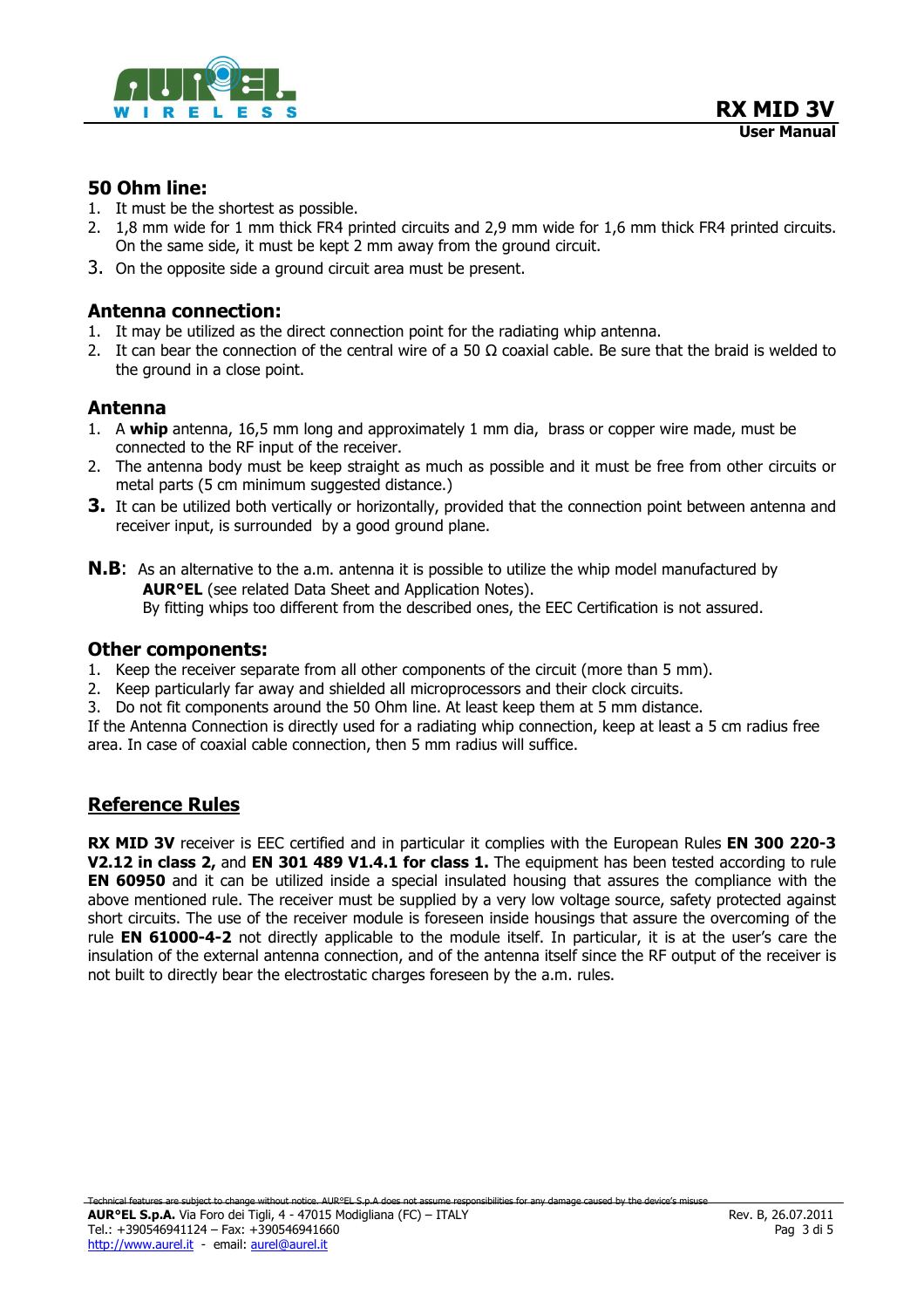

# **"RSSI" Output pin 8**

In fig 3 it is reported grafically the behaviour of the voltage at the RSSI output in function of the power of the input signal. Measure has been made with 20KHz deviation to the RF signal and square wave modulation 1KHz drawn directly from a signal generator with impedance probe of 10MOhm.



**Fig. 3** - RSSI level according to RF power received

# **Reference curves**

In fig 4 it is reported the behaviour of module supply current in function of Power supply



**Fig. 4** – Supply current – power supply